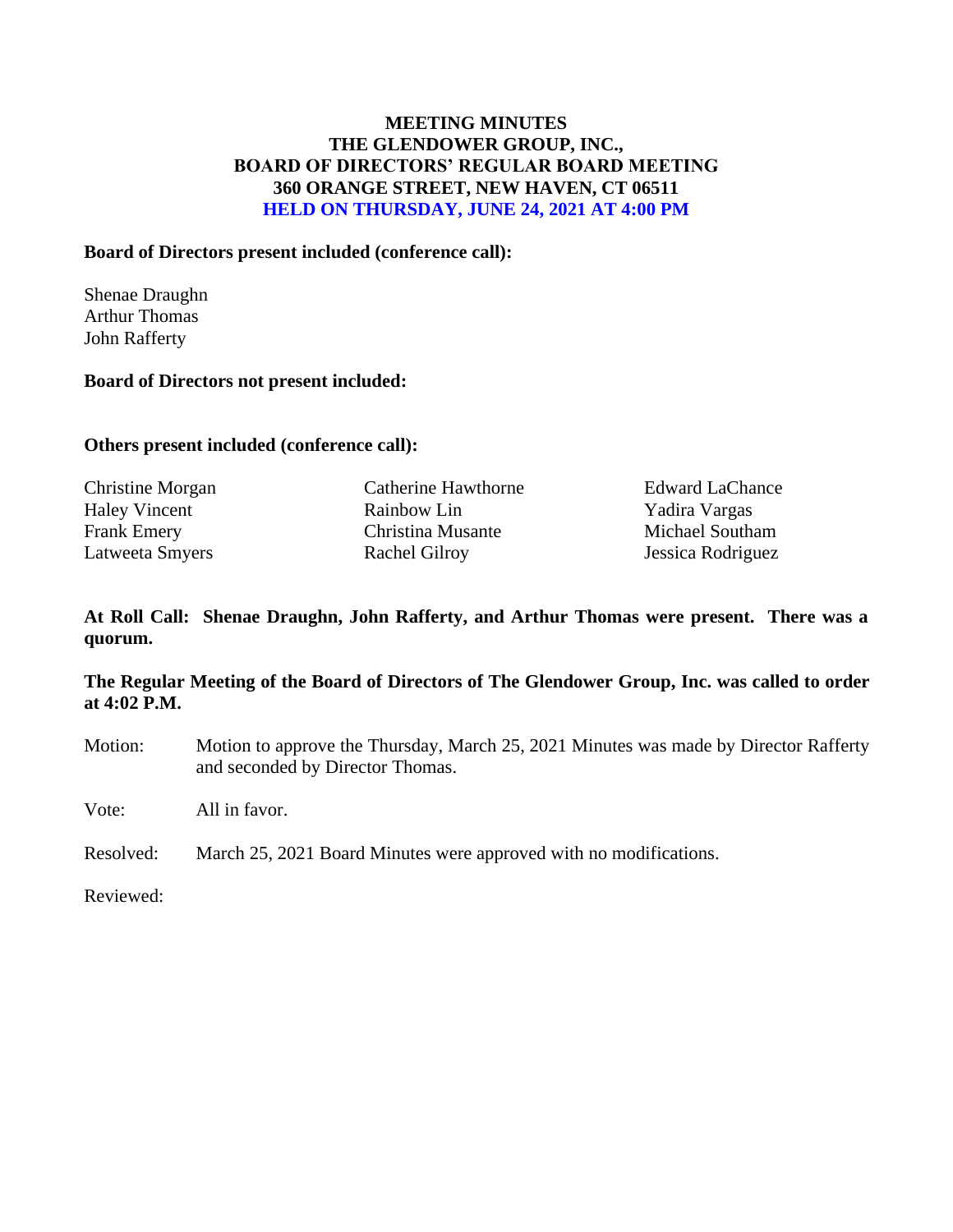#### **Resolution #** 06-08/21-R

## **RESOLUTION RATIFYING AN EXCLUSIVE EIGHTEEN (18) MONTH OPTION TO PURCHASE AGREEMENT BETWEEN THE AUTHORITY D/B/A ELM CITY COMMUNITIES ( "ECC") AND THE GLENDOWER GROUP, INC., ("GLENDOWER") WITH RESPECT TO REAL PROPERTY IDENTIFIED AS 34 LEVEL STREET, NEW HAVEN, CONNECTICUT, TO PERMIT GLENDOWER TO APPLY FOR, AMONG OTHER THINGS, HUD SECTION 202 SUPPORTIVE HOUSING FOR THE ELDERLY CAPITAL ADVANCE FUNDING**

**WHEREAS,** this Resolution ratifying grant to Glendower or an instrumentality or affiliate of Glendower, to enter into an exclusive option agreement (the "Option Agreement") to purchase the 34 Level Street property; and

**WHEREAS,** the option is necessary to permit Glendower to apply to HUD for funding under the Section 202 Supportive Housing for the Elderly Program, as well as other possible funders; and

**WHEREAS,** the proposed term of the option is for eighteen (18) months; and

**WHEREAS,** the option may be terminated by ECC if HUD fails to award funding under the Section 202 Supportive Housing for the Elderly Program or HUD determines that the Property is environmentally unacceptable; and

**WHEREAS,** the proposed option payment by Glendower to ECC is \$1.00; and

**WHEREAS,** if Glendower decides to exercise its right to purchase 34 Level Street pursuant to the Option Agreement, the purchase price for the property will be \$1,170,000.00.

# **NOW, THEREFORE, BE IT RESOLVED BY THE BOARD OF DIRECTORS OF THE HOUSING AUTHORITY OF THE CITY OF NEW HAVEN, that**:

- 1. The grant of an exclusive option agreement as described herein above by ECC to Glendower, to purchase 34 Level Street be and hereby is authorized; and
- 2. The President be and hereby is authorized and directed to execute and deliver an Option Agreement, and upon such other terms and conditions as the President, in consultation with legal counsel to ECC and Glendower, determines necessary and appropriate and in the best interests of ECC and Glendower; and
- 3. This Resolution shall take effect immediately.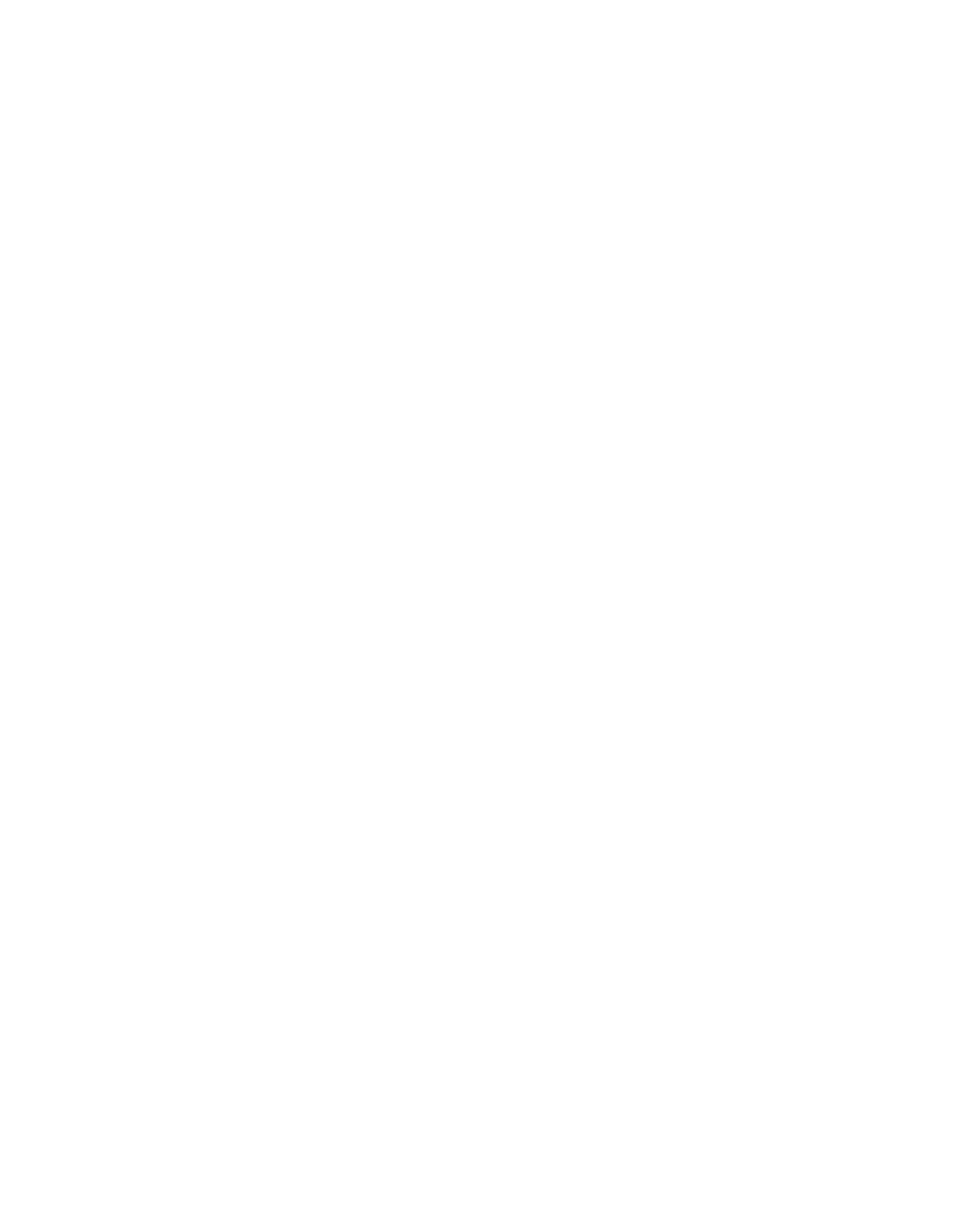I hereby certify that the above Resolution was adopted by a majority of the Directors present at a meeting duly called at which a quorum was present on June 24, 2021.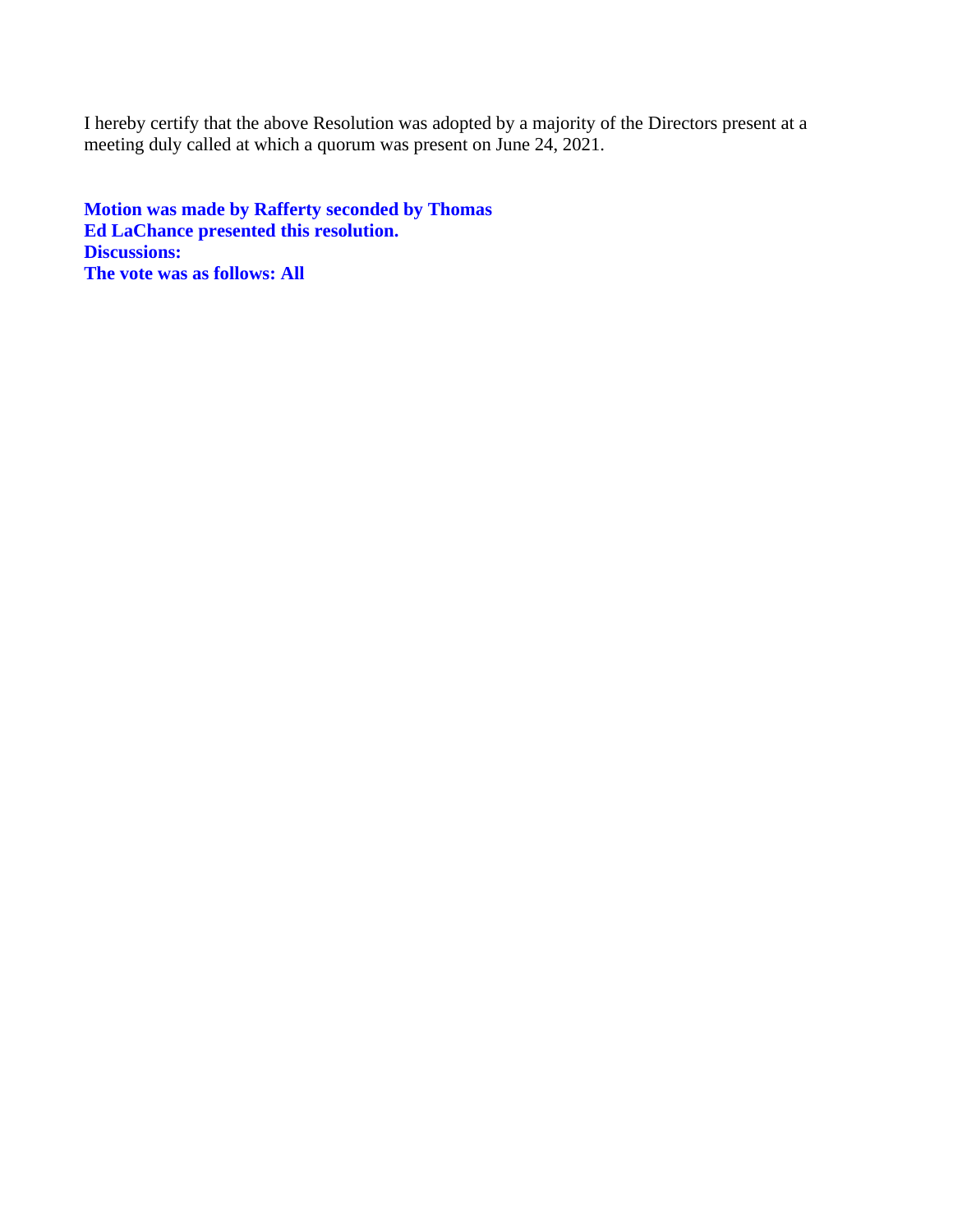#### **RESOLUTION # GG 06-09/21-R**

### **RESOLUTION RATIFYING THE SUBMISSION OF A 202 APPLICATION FOR ELDERLY HOUSING AT 34 LEVEL STREET**

**WHEREAS**, as part of the West Rock redevelopment plan the Housing Authority of the City of New Haven purchased 34 Level Street on February 27, 2020; and

**WHEREAS,** the property is currently a vacant skilled nursing facility. The subject is comprised

of a 43,339 square foot building, constructed on a 6.00-acre site, in New Haven, Connecticut. The improvements were built in 1958, and are in poor condition, with no functional utility for the current use. The property has been vacant since the nursing home was closed in 2010; and

**WHEREAS,** The redevelopment plan is to demolish the existing building(s) and redevelop the subject property as a 51 unit elderly development that will allow for the elderly to live independently even as residents may require more assistance with activities of daily living. Through this redevelopment Glendower is planning to construct a 51-unit HUD 202 Elderly Housing Development with the following characteristics:

- Housing that is physically designed to promote the long-term wellness of elderly persons and allow them to age in place; and
- Provision of a robust package of services that support the health and social wellbeing of elderly persons; and
- The leverage of Capital Advance funds with other financing sources to maximize the number of units created per dollar of HUD funding; and

**WHEREAS,** the submission of a 202 Supportive Housing for the Elderly Program application to the US Department of Housing and Urban Development that was submitted on May 26, 2021. The proposed use of \$3,000,000 in MTW costs will leverage in excess of \$15,000,000 of non-HANH funds. This is a leverage ratio of 5:1. The total development costs for this proposed 51-unit development is \$18,717,225. In addition to the requested MTW funds of up to \$3,000,000, sources include \$4,052,688 in HUD 202 Capital Advance funds, \$6,922,300 in 4% LIHTC equity, \$3,547,237 in private lending, and \$25,000 in owner equity; and

**WHEREAS,** Glendower is seeking ratification to the submission of 202 Supportive Housing for the Elderly Program application to the US Department of Housing and Urban Development that is due May 26, 2021.

## **NOW, THEREFORE, BE IT RESOLVED BY THE BOARD OF DIRECTORS OF THE GLENDOWER GROUP, INC that:**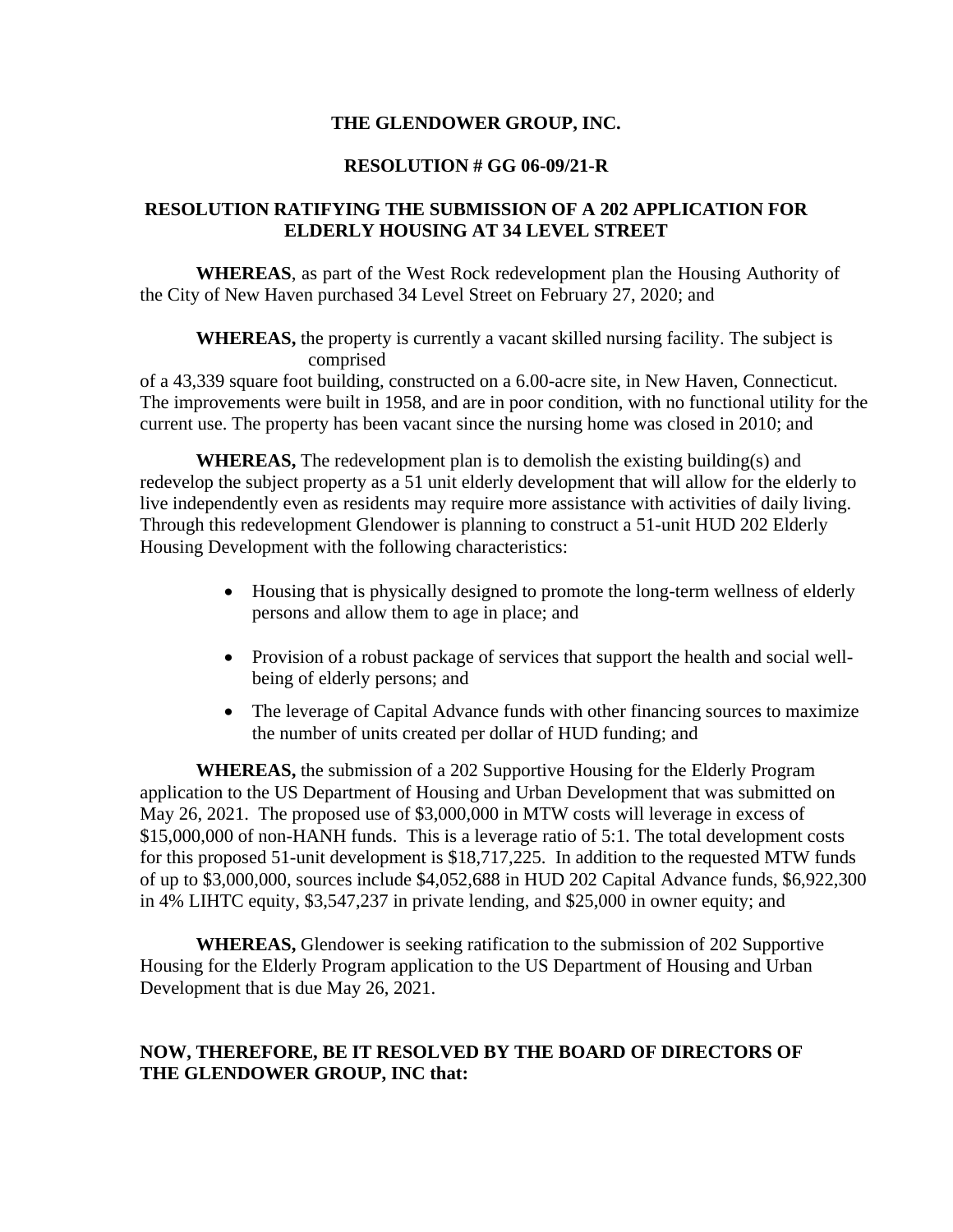- 1. The ratification of the application submission to the US Department of Housing and Urban Development is hereby authorized.
- 2. The President be and hereby is authorized and empowered and directed to take any and all such action ancillary, related and or/necessary action to fulfill the foregoing purposes and the purposes of this Resolution.
- 3. This Resolution shall take effective immediately.

I hereby certify that the above Resolution was adopted by a majority of the Directors present at a meeting duly called at which a quorum was present, on June 24, 2021.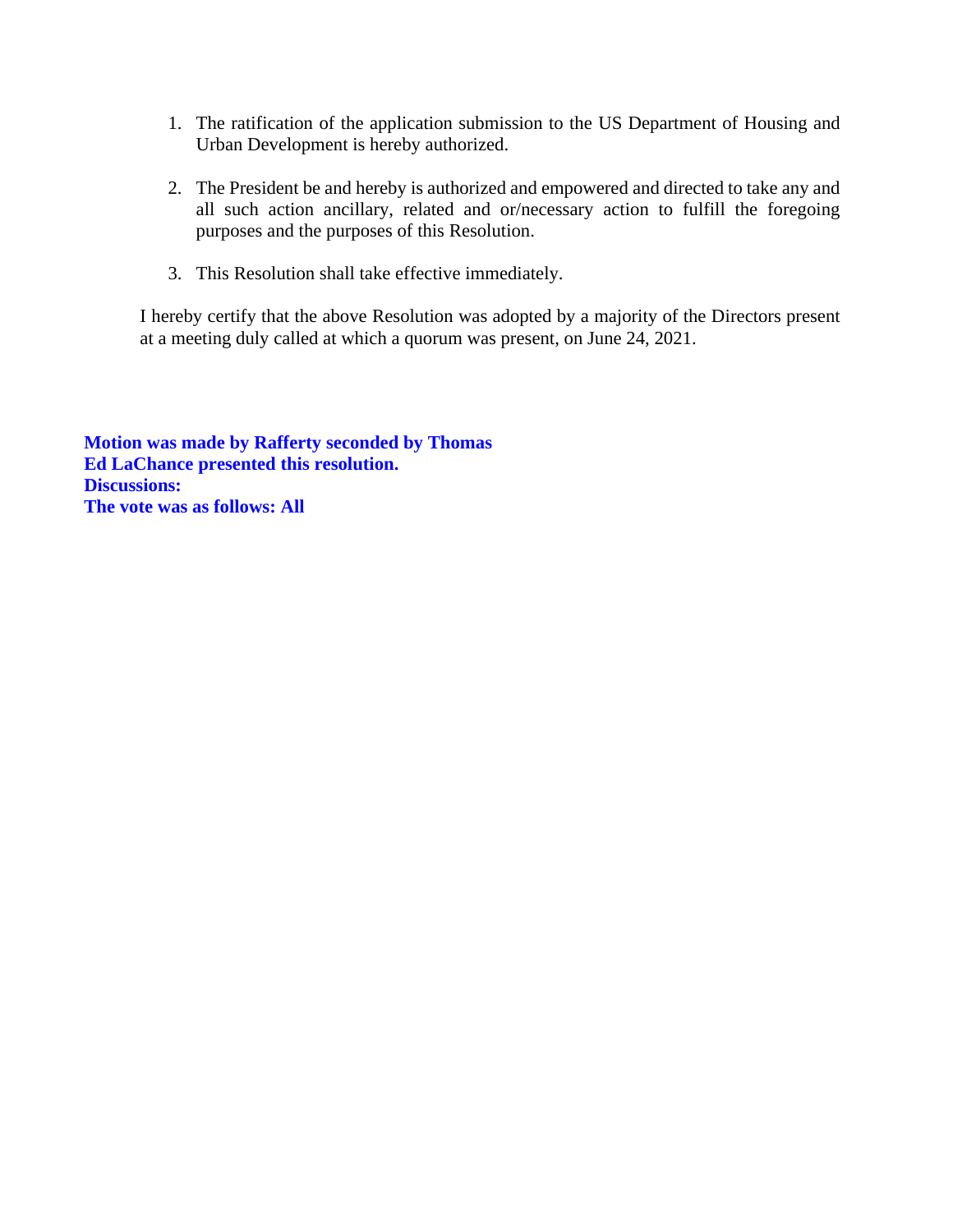#### **RESOLUTION NUMBER GG 06-10/21-R**

### **RESOLUTION AUTHOTIZING THE FIFTH YEAR OPTION CONTRACT EXTENSION WITH AR CONSULTING FOR CODE COMPLIANCE SERVICES FOR A PERIOD COMMENCING AUGUST 1, 2021 THROUGH JULY 31, 2022**

**WHEREAS,** The Glendower Group, Inc., having been named developer for the Farnam Courts Phase II, CB Motley, Valley Townhouses, McQueeney, and Winslow Celentano redevelopments and requires assistance in the monitoring of Code Compliance; and

**WHEREAS,** on August 2, 2016, Glendower issued GG-17-IFB-120 for Code Compliance Services at Farnam Courts Phase II, CB Motley, Valley Townhouses, McQueeney, and Winslow Celentano; and

**WHEREAS,** one proposal was received by the April 25, 2017 submission deadline from AR Consulting. The proposal was deemed responsive and responsible in the amount of \$154,000.00; and

**WHEREAS,** AR Consulting provided The Glendower Group, Inc. with a bid for the Scope of Work requested including Code Compliance Review of 40% and 90% drawings for the construction for Farnam Courts Phase II, CB Motley, Valley Townhouses, McQueeney, and Winslow Celentano; and

 **WHEREAS,** Resolution Number GG 07-34/17-R authorized The Glendower Group, Inc. and/or its affiliates to enter into a one year contract with an option to renew for four additional years based on need and satisfaction with AR Consulting for Code Compliance Services for a not to exceed amount of \$154,000.00 for a period commencing August 1, 2017 through July 31, 2018; and

**WHEREAS,** Resolution Number GG 07-37/18-R authorized to second year option for time only for a period of one additional year commencing August 1, 2018 to July 31, 2019; and

**WHEREAS,** Resolution Number GG 08-13/19-R authorized ratification for a third-year option commencing August 1, 2019 to July 31, 2010 for no additional monies; and

**WHEREAS,** Resolution Number GG 08-17/20-R authorized ratification for a fourth-year option commencing August 1, 2020, to July 31, 2021, for no additional monies as the contract was not fully expended. To date, the contract amount expended was \$5,460. Originally the forecasted projects in the pipeline, consisting of over ten (10) projects. Of the ten (10) projects five (5) projects we're actively being worked on; and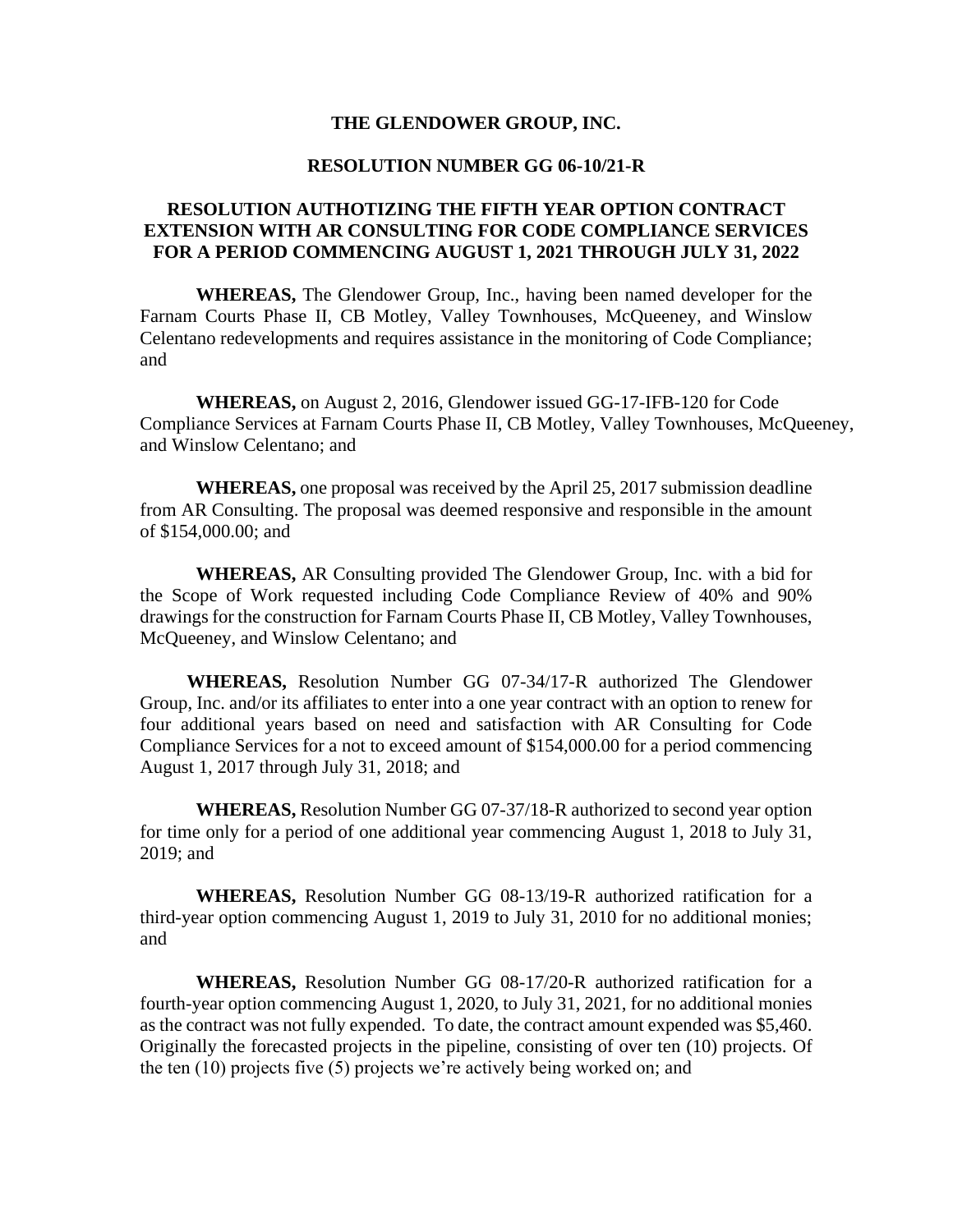**WHEREAS,** this resolution is seeking authorization to exercise the fifth-year option to extend the contract from August 1, 2021 to July 31, 2022, for no additional monies as the contract has not been fully expended; and

**WHEREAS,** this will be the final amendment to this contract. Per HUD guidelines contracts cannot exceed five years.

## **NOW, THEREFORE, BE IT RESOLVED BY THE BOARD OF DIRECTORS OF THE GLENDOWER GROUP INC., THAT:**

- 4. The President be and hereby is authorized and empowered and directed to take any and all such action ancillary, related and or/necessary to fulfill the foregoing purposes of this Resolution, including but not limited to entering into a fifth and final year contract with AR consulting for time only beginning August 1, 2021 to July 31, 2022 with no additional funding.
- 5. This Resolution shall take effective immediately.

I hereby certify that the above Resolution was adopted by a majority of the Directors present at a meeting duly called at which a quorum was present, on June 24, 2021.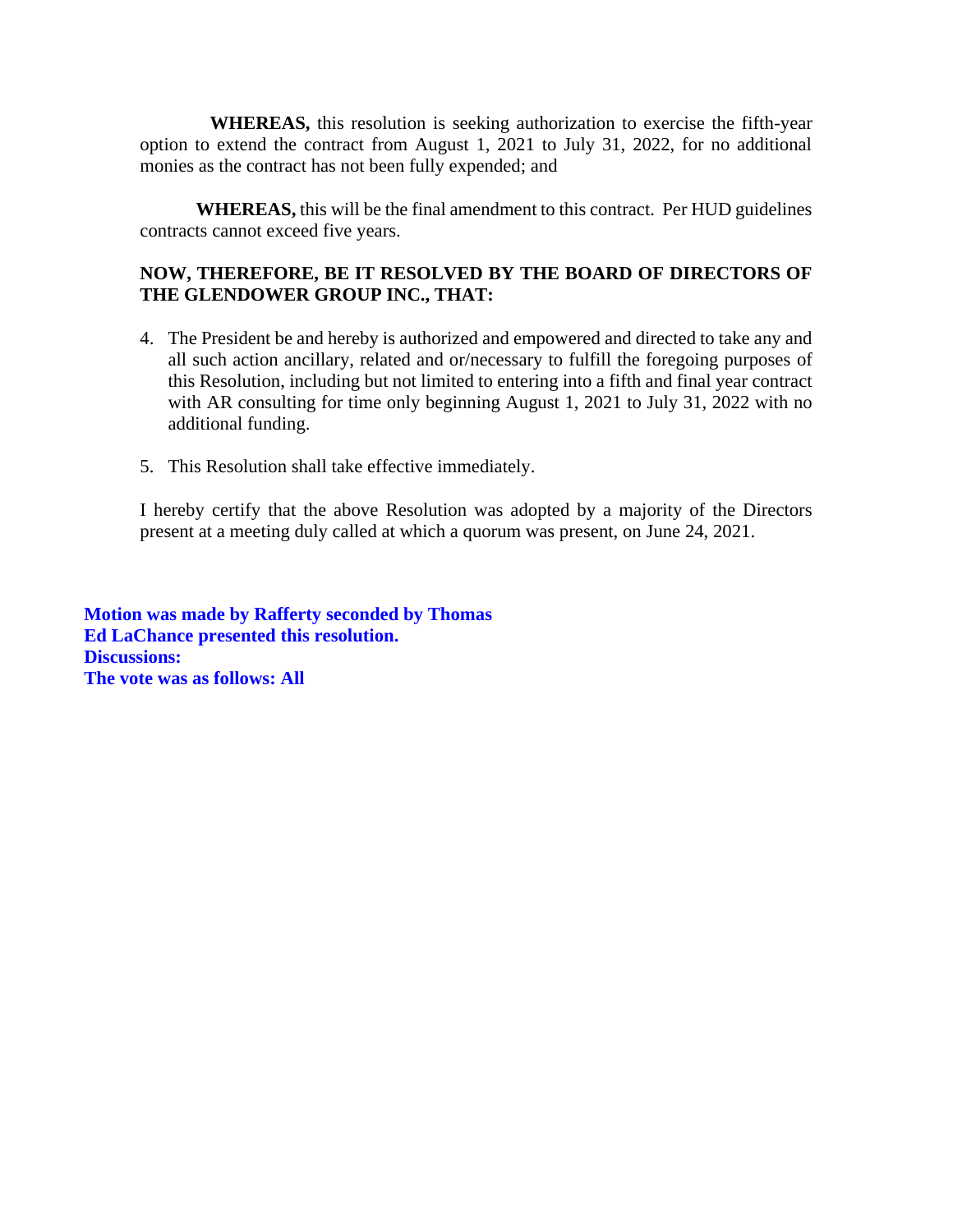#### **RESOLUTION # GG 06-11/21-R**

#### **RESOLUTION RATIFYING GLENDOWER COMMITMENT IN THE AMOUNT OF \$25,000.00 FOR THE 34 LEVEL STREET HUD 202 ELDERLY HOUSING DEVELOPMENT**

**WHEREAS**, to further the goals of the West Rock redevelopment plan the Housing Authority of the City of New Haven purchased 34 Level Street on February 27, 2020; and

**WHEREAS,** the property is currently a vacant skilled nursing facility. The subject is comprised of a 43,339 square foot building, constructed on a 6.00-acre site, in New Haven, Connecticut. The improvements were built in 1958, and are in very poor condition, with no functional utility for the current use. The property has been vacant since the nursing home was closed in 2010; and

**WHEREAS,** the redevelopment plan is to demolish the existing building(s) and redevelop the subject property as a 51 unit elderly development that will allow for the elderly to live independently even as residents may require more assistance with activities of daily living. Through this redevelopment Glendower is planning to construct a 51-unit HUD 202 Elderly Housing Development with the following characteristics:

- Housing that is physically designed to promote the long-term wellness of elderly persons and allow them to age in place; and
- Provision of a robust package of services that support the health and social well-being of elderly persons; and
- The leverage of Capital Advance funds with other financing sources to maximize the number of units created per dollar of HUD funding; and

**WHEREAS,** Glendower is seeking ratification to the submission of 202 Supportive Housing for the Elderly Program application to the US Department of Housing and Urban Development that was submitted May 26, 2021; and

**WHEREAS**, the total development costs for this proposed 51-unit development is \$18,717,225. In addition to the requested MTW funds of up to \$3,000,000, sources include \$4,052,688 in HUD 202 Capital Advance funds, \$6,922,300 in 4% LIHTC equity, \$3,547,237 in private lending, and \$25,000 in owner equity. The proposed use of \$3,000,000 in MTW costs will leverage in excess of \$15,000,000 of non-HANH funds. This is a leverage ratio of 5:1; and

**WHEREAS**, the HUD 202 guidelines require a minimum \$25,000 contribution from the property owner. The owner it's the Glendower Group, Inc., since only non-profit 501 (C ) 3 corps are allowed to apply; and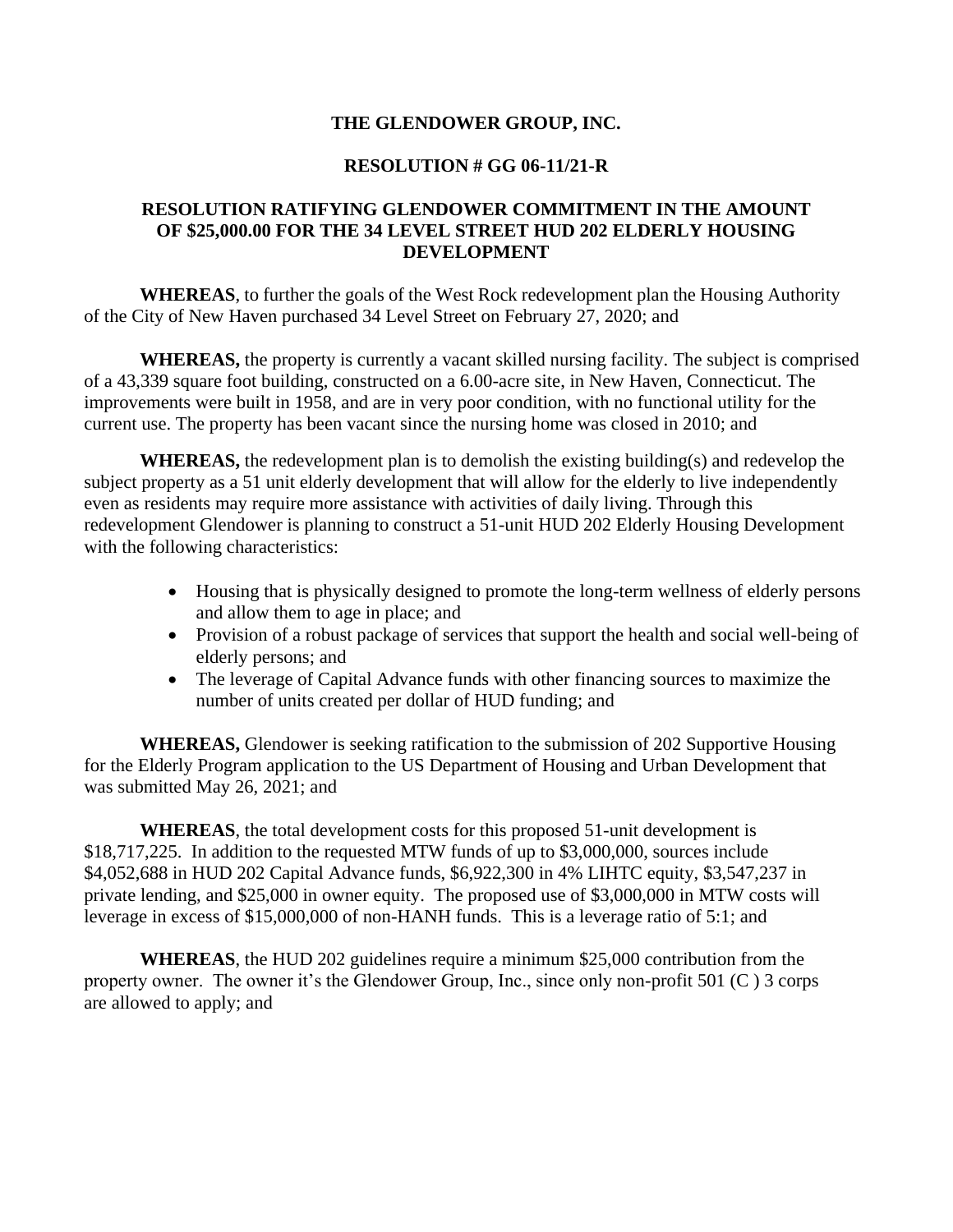**WHEREAS, s**hould Glendower be successful in obtaining award for the Elderly Program Glendower's contribution shall be in the amount of up to \$25,000.00.

### **NOW, THEREFORE, BE IT RESOLVED BY THE BOARD OF DIRECTORS OF THE GLENDOWER GROUP, INC that:**

- 1. The firm commitment of \$25,000.00 for the 34 Level Street Elderly Development project is hereby confirmed and acknowledged.
- 2. The President be and hereby is authorized and empowered and directed to take any and all such action ancillary, related and or/necessary action to fulfill the foregoing purposes and the purposes of this Resolution.
- 3. This Resolution shall take effective immediately.

I hereby certify that the above Resolution was adopted by a majority of the Directors present at a meeting duly called at which a quorum was present, on June 24, 2021.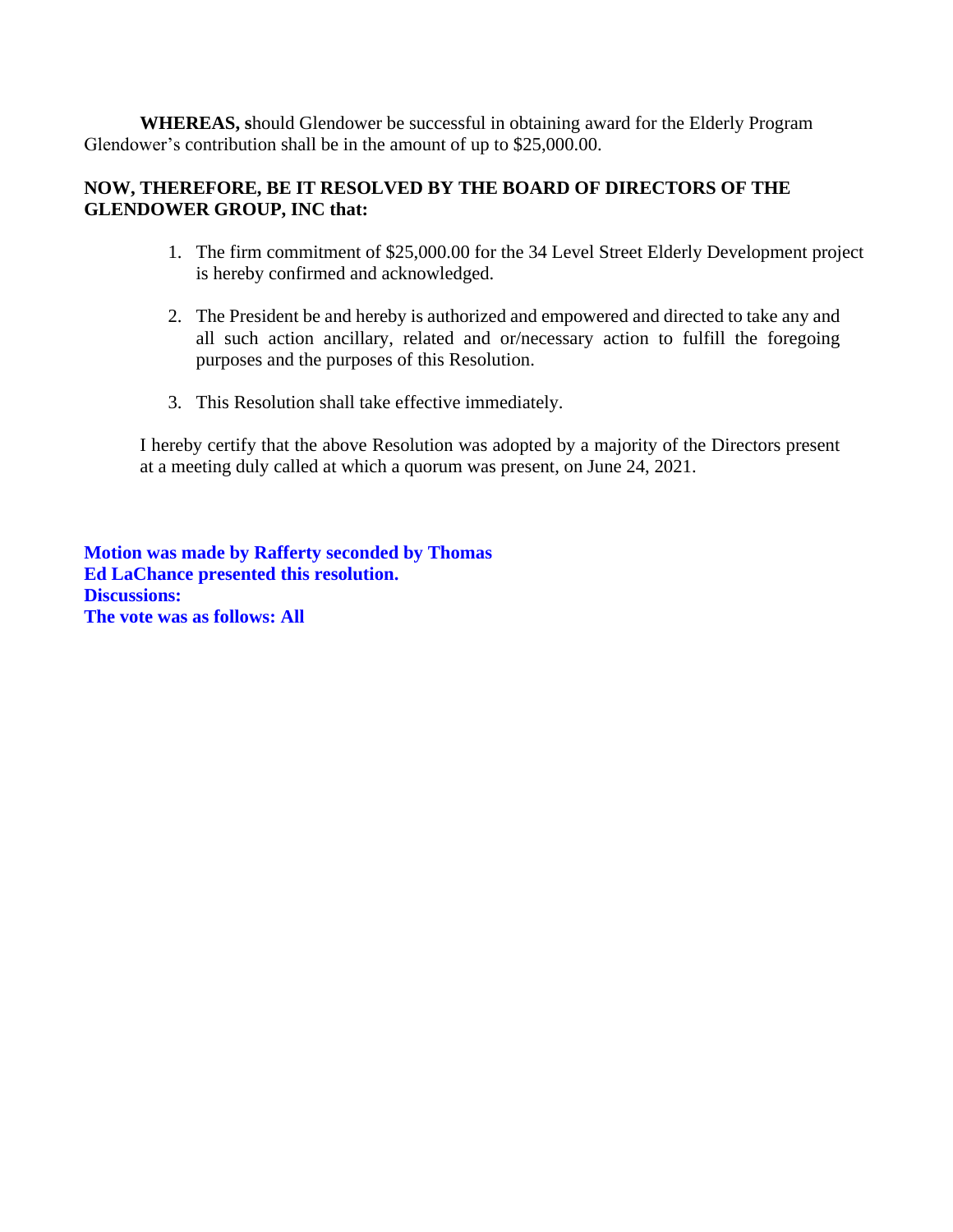#### **RESOLUTION # GG 06-12/21-R**

### **RESOLUTION TO APPOINT JOHN RAFFERTY TO THE BOARD OF DIRECTORS OF GLENDOWER WILMOT RESIDENTIAL REDEVELOPMENT CORPORATION, AN AFFILIATED ENTITY OF THE GLENDOWER GROUP, INC.**

**WHEREAS**, The Glendower Group, Inc. ("Glendower") is a non-profit instrumentality of the Housing Authority of the City of New Haven (the "Authority"), whose purpose is to undertake certain development activities beneficial to the Authority, the residents of the Authority, and the residents of the City of New Haven; and

**WHEREAS**, Glendower Wilmot Residential Redevelopment Corporation (the "Redevelopment Corporation"), is an affiliated entity of The Glendower Group, Inc., and The Glendower Group, Inc., is the sole shareholder of the Redevelopment Corporation; and

**WHEREAS**, Article III of the Bylaws of the Redevelopment Corporation provide that The Glendower Group, Inc., shall appoint all member of the Board of Directors of the Redevelopment Corporation; and

**WHEREAS**, the Board of Directors of The Glendower Group has determined that it is in the best interests of both The Glendower group and the Redevelopment Corporation to appoint John Rafferty, an employee of the Authority, to the Board of Directors of the Redevelopment Corporation for a three-year term.

## **NOW, THEREFORE, BE IT RESOLVED BY THE BOARD OF DIRECTORS OF GLENDOWER THAT:**

- 1. The Board of Directors of the Glendower Group, Inc., hereby appoints John Rafferty to the Board of Directors of the Redevelopment Corporation for a term expiring on the earlier to occur of (i) three (3) years from the date of this resolution or (ii) the date on which John Rafferty is no longer employed by the Authority, whether by termination, resignation, or administrative leave; and
- 2. This resolution shall take effect immediately.

I hereby certify that the above resolution was adopted by a majority of the Board of Directors of Glendower present at a meeting duly called at which a quorum was present throughout on June 24, 2021.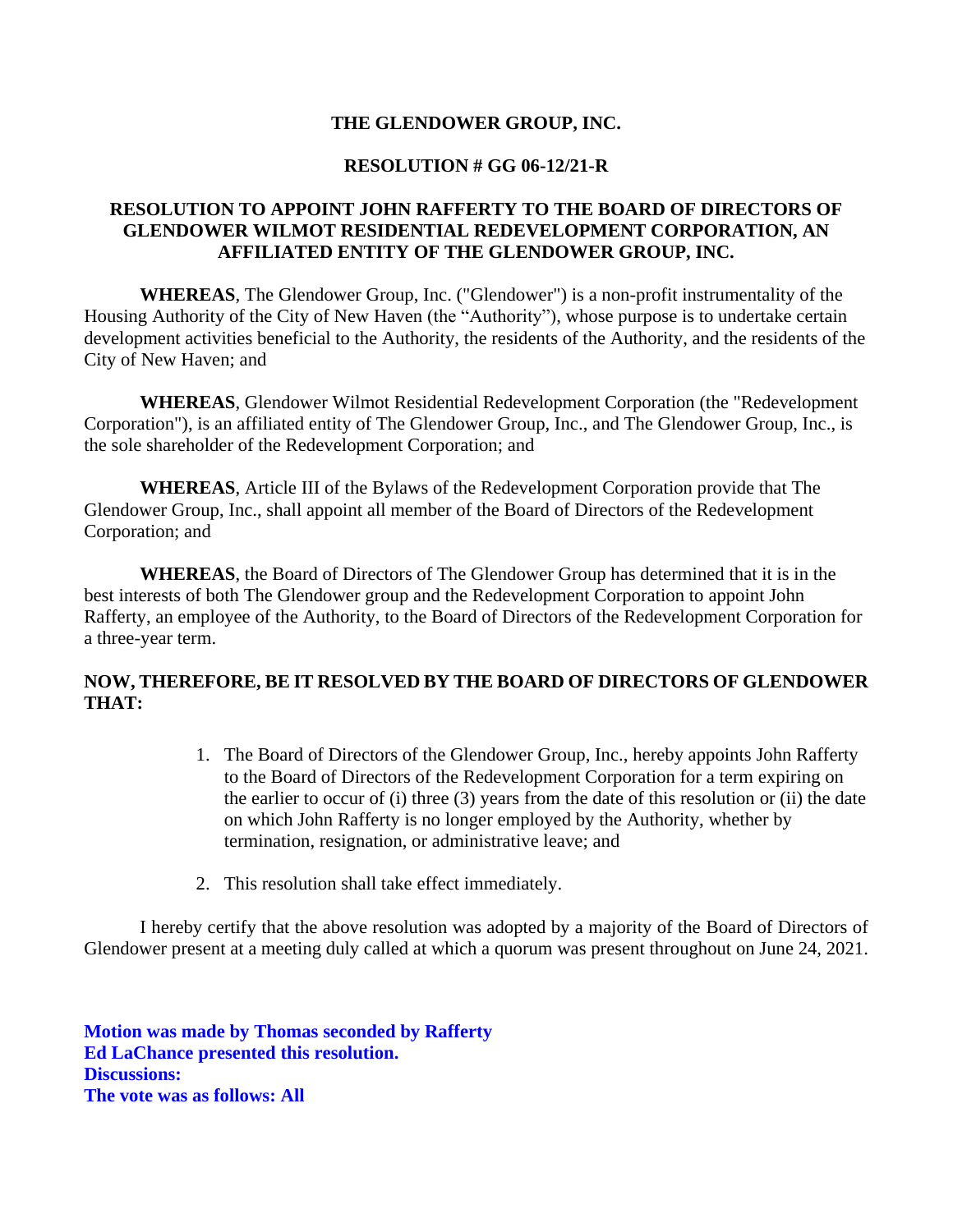# **RESOLUTIONS OF THE BOARD OF DIRECTORS OF THE GLENDOWER GROUP, INC., MANAGER MEMBER OF GLENDOWER WILMOT, LLC**

The Board of Directors of The Glendower Group, Inc., a Connecticut non-stock corporation, with a principal place of business located at 360 Orange Street, New Haven, Connecticut 06511, ("**Manager Member**"), do hereby consent to and take the following actions by Manager Member, on behalf of itself and as the Manager Member of Glendower Wilmot, LLC, a Connecticut limited liability company ("**Owner**"), at a meeting duly called at which a quorum was present (these "**Resolutions**"):

**WHEREAS**, Owner is the owner of the commercial condominium unit (the "Unit") identified as the Commercial Unit located in the real property identified as 122 Wilmot Road, New Haven, CT 06515 (the "Property"); and

**WHEREAS**, as the Owner of the Unit, Owner is also a member of the condominium association Wilmot Crossing of West Rock Condominium, Inc. (the "Association"); and

**WHEREAS**, as a member of the Association, pursuant to the terms and conditions of that certain Declaration of Condominium by Glendower Wilmot Road Residential LLC, dated April 4, 2014 (as amended) and recorded on the land records of the City of New Haven in Volume 9137 Page 1, the roof of the building located on the Property is a common element owned by all of the unit owners in common with each other; and

**WHEREAS**, the Association intends to authorize and permit the renovation or retrofit of the Property to install renewable energy systems at the Property, which installation will be fixed to the Property (the "Project"); and

**WHEREAS**, the Association has applied to CEFIA Holdings LLC (the "Lender"), an affiliate of the Connecticut Green Bank, for financing for the Project through a solar power purchase agreement (the "PPA") and associated system site lease with a nominal value of \$1.00 (the "PPA Obligation"); and

**WHEREAS**, Owner intends to consent to the renovation or retrofit of the Property and the financing of the Project by the Association as aforesaid.

**BE IT RESOLVED:** that Owner hereby consents to the renovation and retrofit of the Property, including the financing of the Project as set forth in the recitals hereinabove, including that the Association obtain the PPA Obligation pursuant to, and upon the terms and conditions contained in the PPA.

**BE IT FURTHER RESOLVED:** that Shenae Draughn, as President of Manager Member, as Manager Member Owner, acting alone, be and hereby is authorized and empowered and directed to do all things that may be necessary or appropriate to consent to the undertaking and consummation of the PPA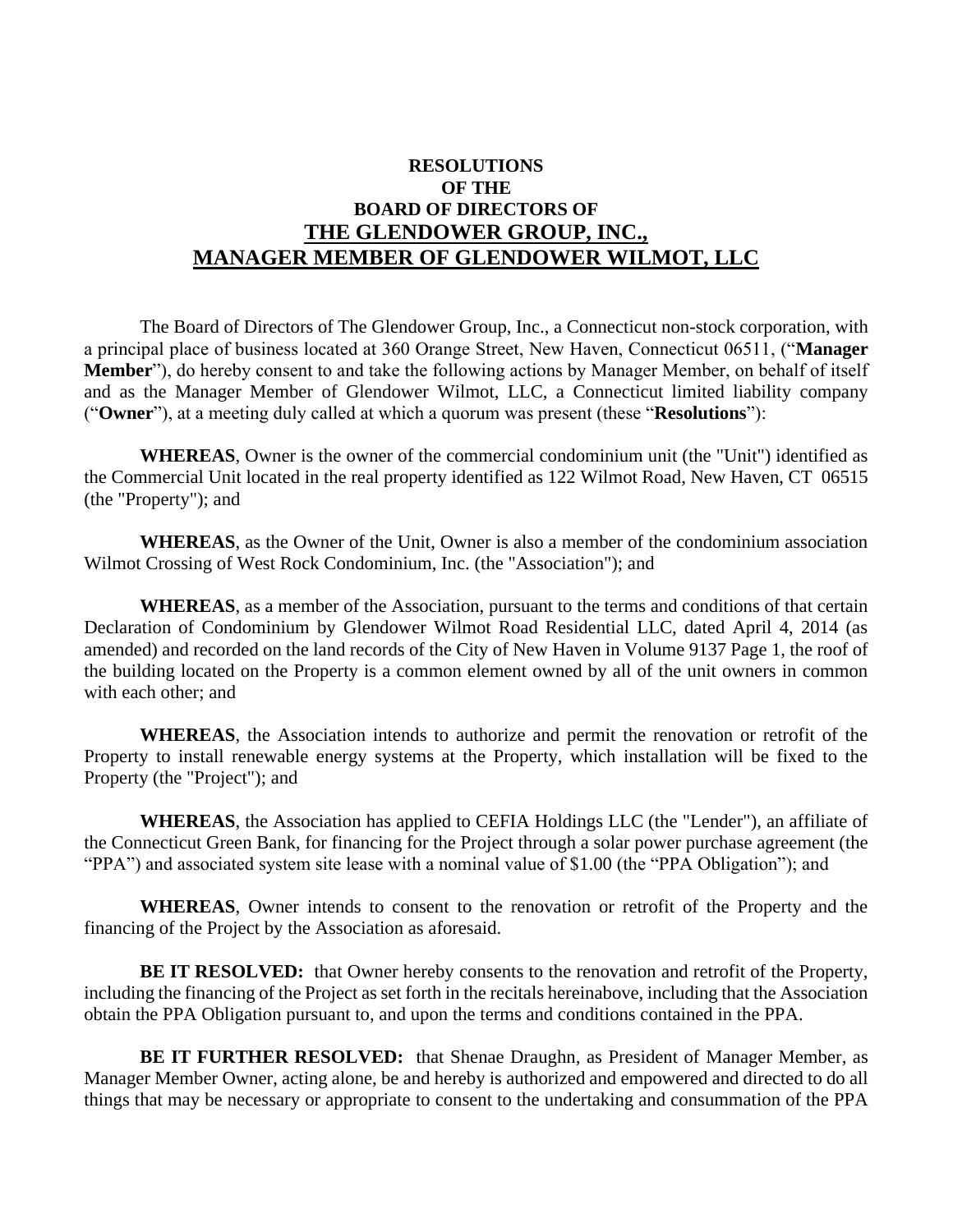Obligation by the Association, including the execution of the PPA and all such other security agreements, instruments, documents and other agreements, and grant any security interests and liens in any of the assets of Owner, as the Lender shall reasonably require, with all such additional terms and conditions as such officer shall determine to be necessary, useful or required in furtherance of or in order to give effect to the purpose or intent of the resolutions set forth herein; and

**BE IT FURTHER RESOLVED:** that any acts of Shenae Draughn, as President of Manager Member, as Manager Member of Owner, acting alone or on behalf of Owner, taken prior to the date hereof which would have been authorized by the foregoing resolutions, be, and they hereby are, individually and collectively ratified, confirmed, adopted and approved.

The undersigned further certifies that there is no provision in (a) Certificate/Article of Incorporation and bylaws of Manager Member, or (b) Certificate of Organization and Amended and Restated Operating Agreement of Owner, as amended to date, limiting the power of the Board of Directors of Manager Member to pass the foregoing resolution and that the same is in conformity with the provisions of said instruments.

I hereby certify that I am the Secretary of The Glendower group, Inc., and the foregoing resolutions were adopted at a meeting duly called at which a quorum was present on June 24, 2021.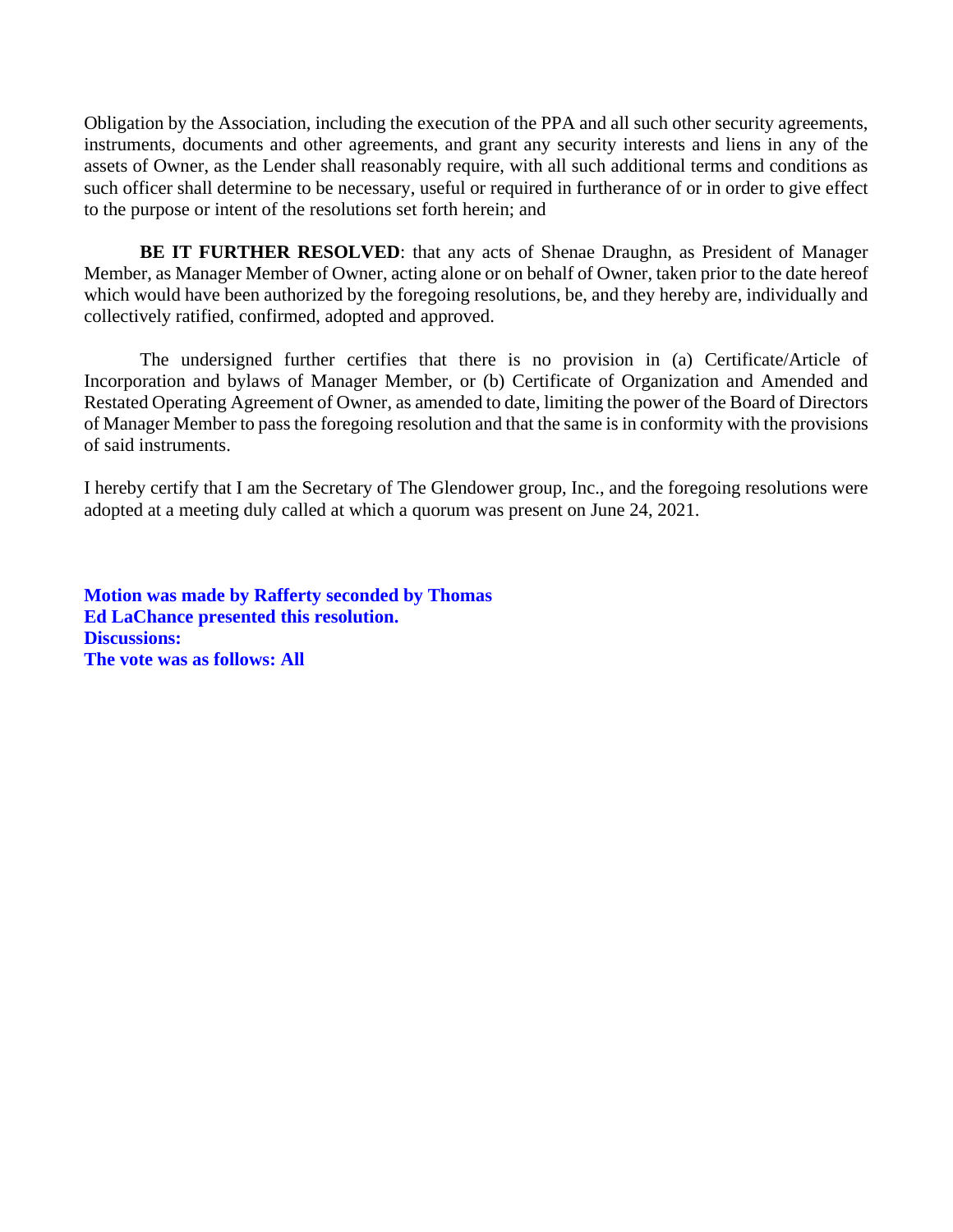### **RESOLUTION # GG 06-14/21-R**

### **OMNIBUS RESOLUTION OF THE GLENDOWER GROUP, INC.**

The Board of Directors of The Glendower Group, Inc. (the "Corporation"), a Connecticut non-stock corporation with an office located at 360 Orange Street, New Haven, Connecticut, at a meeting duly called at which a quorum was present, do hereby take the following actions:

**WHEREAS**, the Corporation is the sole shareholder of (a) Glendower Wilmot Residential Redevelopment Corporation, (b) Glendower Ribicoff Redevelopment Corporation, and (c) Glendower Ribicoff Four Redevelopment Corporation; and

**WHEREAS**, Glendower Wilmot Residential Redevelopment Corporation is the manager member of Glendower Wilmot Road Residential, LLC; and

**WHEREAS**, Glendower Ribicoff Redevelopment Corporation is the managing member of Glendower Ribicoff, LLC; and

**WHEREAS**, Glendower Ribicoff Four Redevelopment Corporation is the managing member of Glendower Ribicoff four, LLC; and

**WHEREAS**, each of the forgoing have or intend to adopt the resolutions attached hereto as Exhibits 1- 3; and

**WHEREAS**, Glendower desires to consent to and authorize the adoption of such resolutions by each of (a) Glendower Wilmot Residential Redevelopment Corporation, (b) Glendower Ribicoff Redevelopment Corporation, and (c) Glendower Ribicoff Four Redevelopment Corporation.

**NOW, THEREFOR, BE IT HEREBY RESOLVED THAT** the adoption of the resolutions attached hereto as Exhibits 1-3 by each of (a) Glendower Wilmot Residential Redevelopment Corporation, (b) Glendower Ribicoff Redevelopment Corporation, and (c) Glendower Ribicoff Four Redevelopment Corporation be and hereby is authorized and directed.

I hereby certify that the above resolutions were adopted by a majority of the members of the Board of Directors at a meeting duly called at which a quorum was present on June 24, 2021.